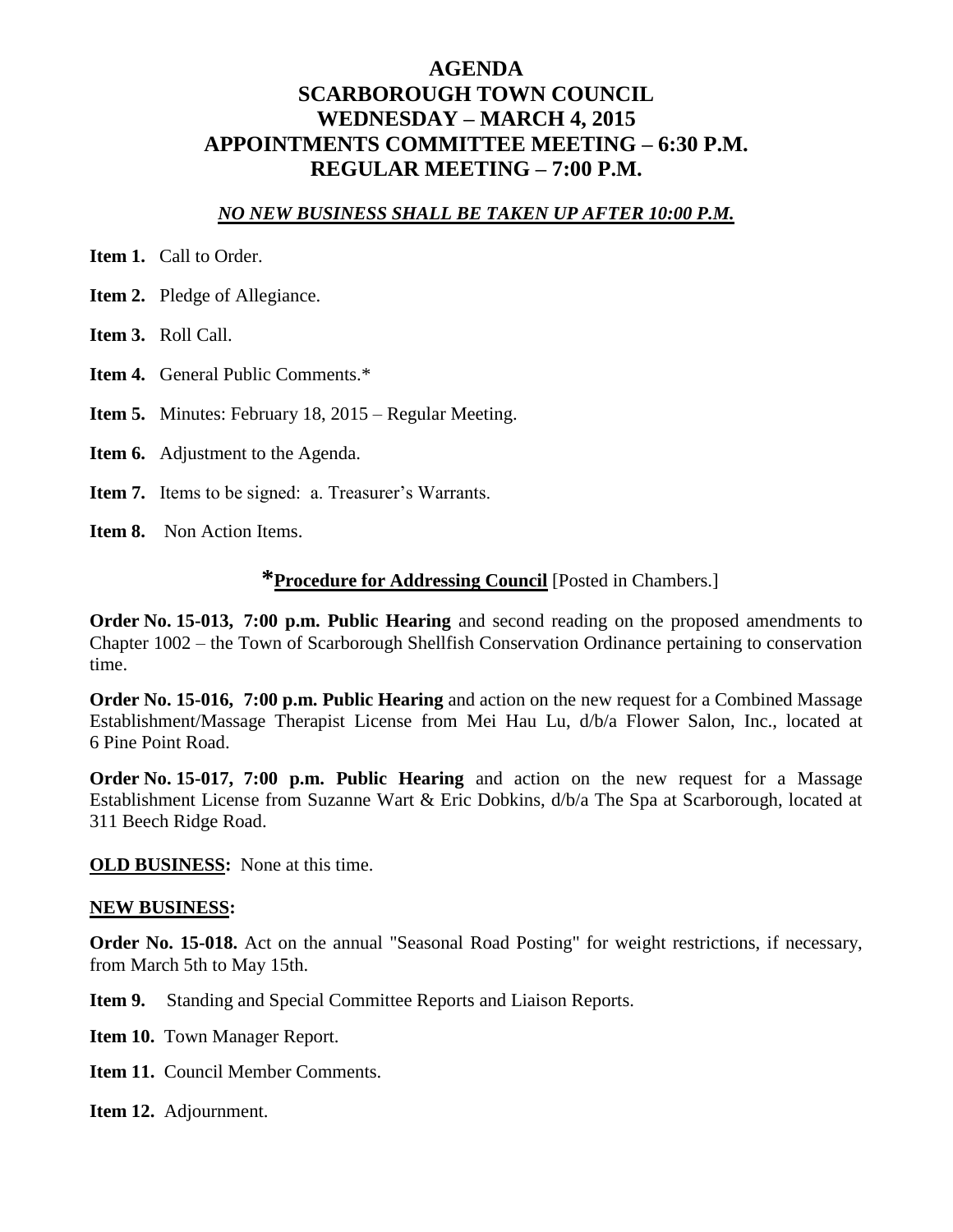**Order No. 15-013.** Move approval of the second reading on the proposed amendments to Chapter 1002 – the Town of Scarborough Shellfish Conservation Ordinance pertaining to conservation time.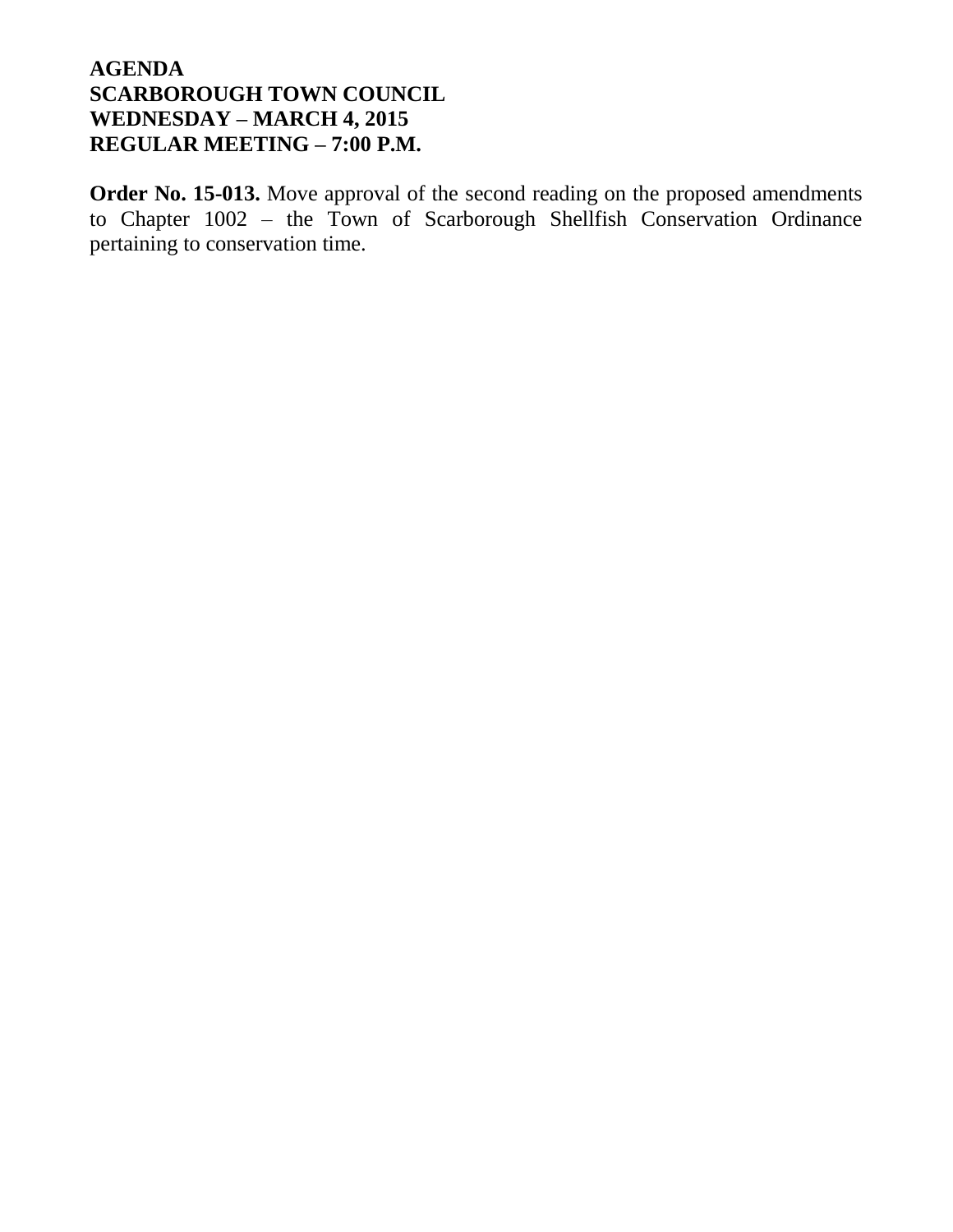#### **CHAPTER 1002 TOWN OF SCARBOROUGH SHELLFISH CONSERVATION ORDINANCE**

BE IT HEREBY ORDAINED by the Town Council of the Town of Scarborough, Maine, in Town

Council assembled, that Chapter 1002, the Town of Scarborough Shellfish Conservation Ordinance, is

hereby amended [with strikethroughs and underlines], as shown below:

*1. Amend section 5. D. Limitation of Diggers: This changes allows for all diggers to complete the required conservation time.*

...The conservation year will run from May 1 to October 31 November 30.

#### *2. Amend section 5.D.(c) Limitation of Diggers:*

**(c) Resident Student Commercial Licenses, Non-Resident Student Commercial Licenses and Over 60 Resident Commercial Bushel Licenses.**

Shall be renewable in the same manner as Resident and Non-Resident Commercial Licenses under Section 5.D.4(a), except that required conservation times shall be:

| Resident & Non-Resident Student      | <del>l hours</del>                    |
|--------------------------------------|---------------------------------------|
| Commercial Licenses                  |                                       |
| Over 60 Resident Commercial Bushel   | [03/16/2005]<br>Eight<br>(8)<br>Hours |
| Licenses                             | [11/02/2005]                          |
| All Commercial License Holders 70 or | [03/16/2005]<br>Four<br>(4)<br>hours  |
| Older                                | [11/02/2005]                          |

Applications for new (non-renewal) Resident Student Commercial Licenses, Non-Resident Student Commercial Licenses and Over 60 Resident Commercial Bushel License shall be processed in the same manner as applications for non-renewal Resident Commercial and Non-Resident Non-Reciprocating Commercial Licenses under Section 5.D.4(b),

(**d) Resident Student Commercial Licenses and Non-Resident Student Commercial Licenses.**

Shall be renewable in the same manner as Resident and Non-Resident Commercial Licenses under Section 5.D.4(a), except the clerk shall continue drawing names after all licenses have been awarded and until all applicants have been placed on a list in the order their names have been drawn. Any Student Commercial License which is surrendered after issuance shall be made available to the remaining applicants on that list in the order their names were drawn, and then to other applicants on a first-come, first-served basis.

Required Conservation Times shall be:

| Resident & Non-Resident Student      | No conservation time required. |
|--------------------------------------|--------------------------------|
| Commercial License Holders under the | [Voluntary participation is    |
| age of 18.                           | encouraged.                    |
| Resident & Non-Resident Student      |                                |
| Commercial License Holders over the  |                                |
| age of 18 at the time applicant's    | twelve (12) Hours              |
| license is issued.                   |                                |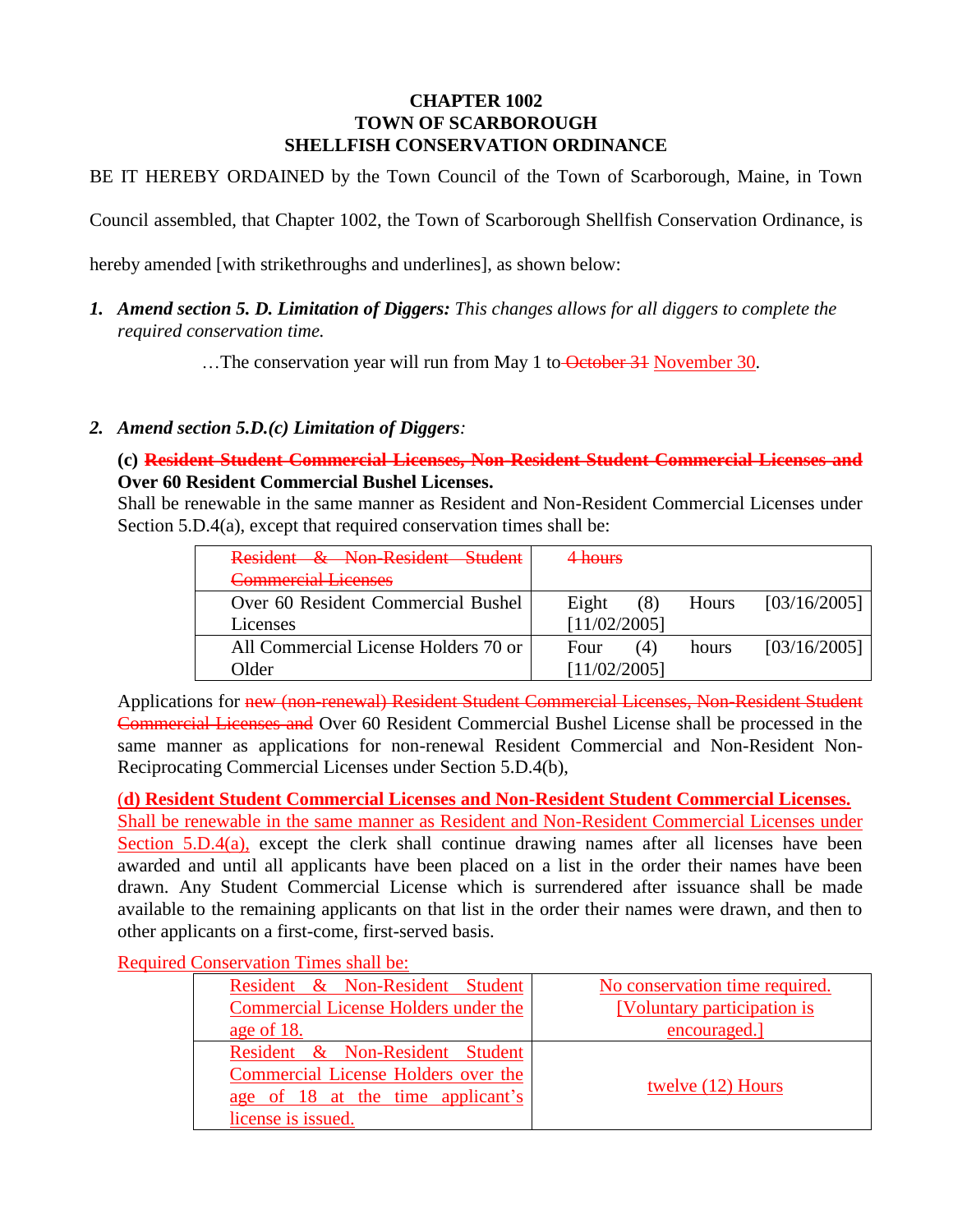**Order No. 15-016.** Move approval on the new request for a Combined Massage Establishment/Massage Therapist License from Mei Hau Lu, d/b/a Flower Salon, Inc., located at 6 Pine Point Road.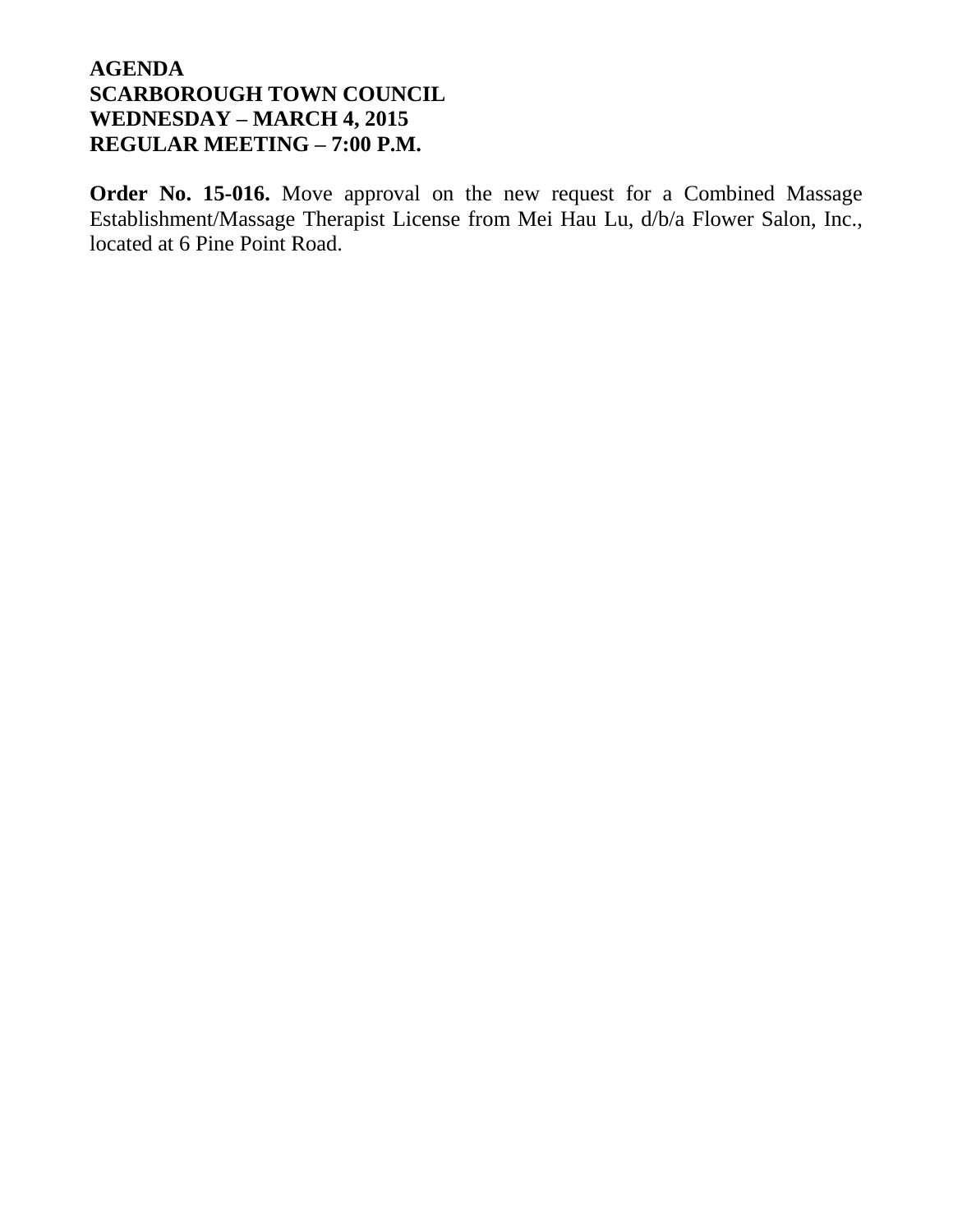Town of Scarborough, Maine

*T o w n C l e r k ' s O f f i c e 2 5 9 U S R O U T E O N E P O B OX 3 6 0 S C A R B O R O U G H , M A I N E • 0 4 0 7 0 - 0 3 6 0*

**TO:** Town Council Members

- **FROM:** Yolande P. Justice, Town Clerk
- **DATE:** February 26, 2015
- **RE:** New Request for a Combination Massage Establishment/Massage Therapy License

accomp

The following applicant is requesting approval on a Combined Massage Establishment/Massage Therapist License:

Mei Hau Lu, d/b/a Flower Salon, Inc., located at 6 Pine Point Road.

Applicant is in compliance with the requirements of the Town Clerk's Office and there are no outstanding issues. The completed application is on file with Clerk's Office.

It is recommended that this license be granted.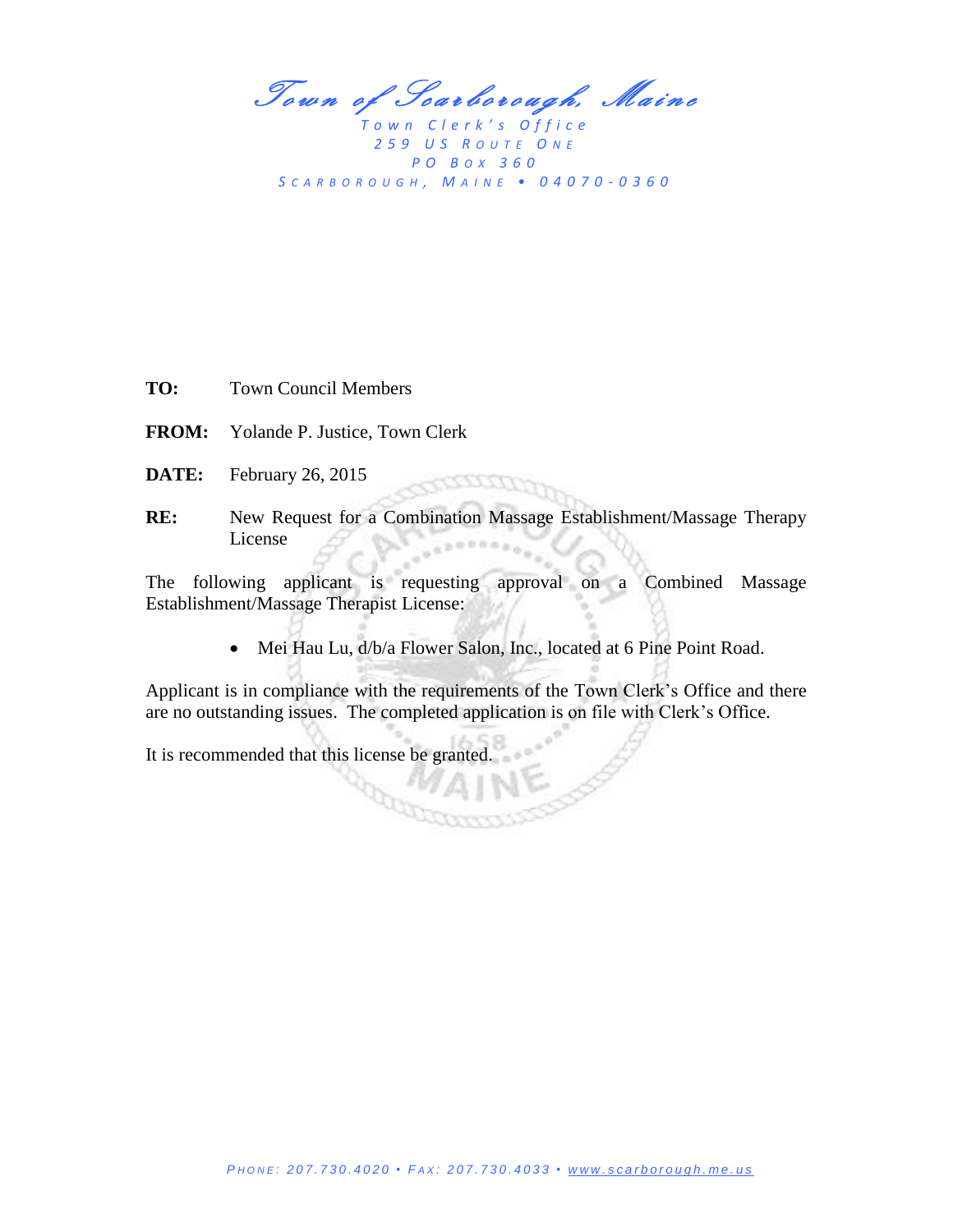**Order No. 15-017.** Move approval on the new request for a Massage Establishment License from Suzanne Wart & Eric Dobkins, d/b/a The Spa at Scarborough, located at 311 Beech Ridge Road.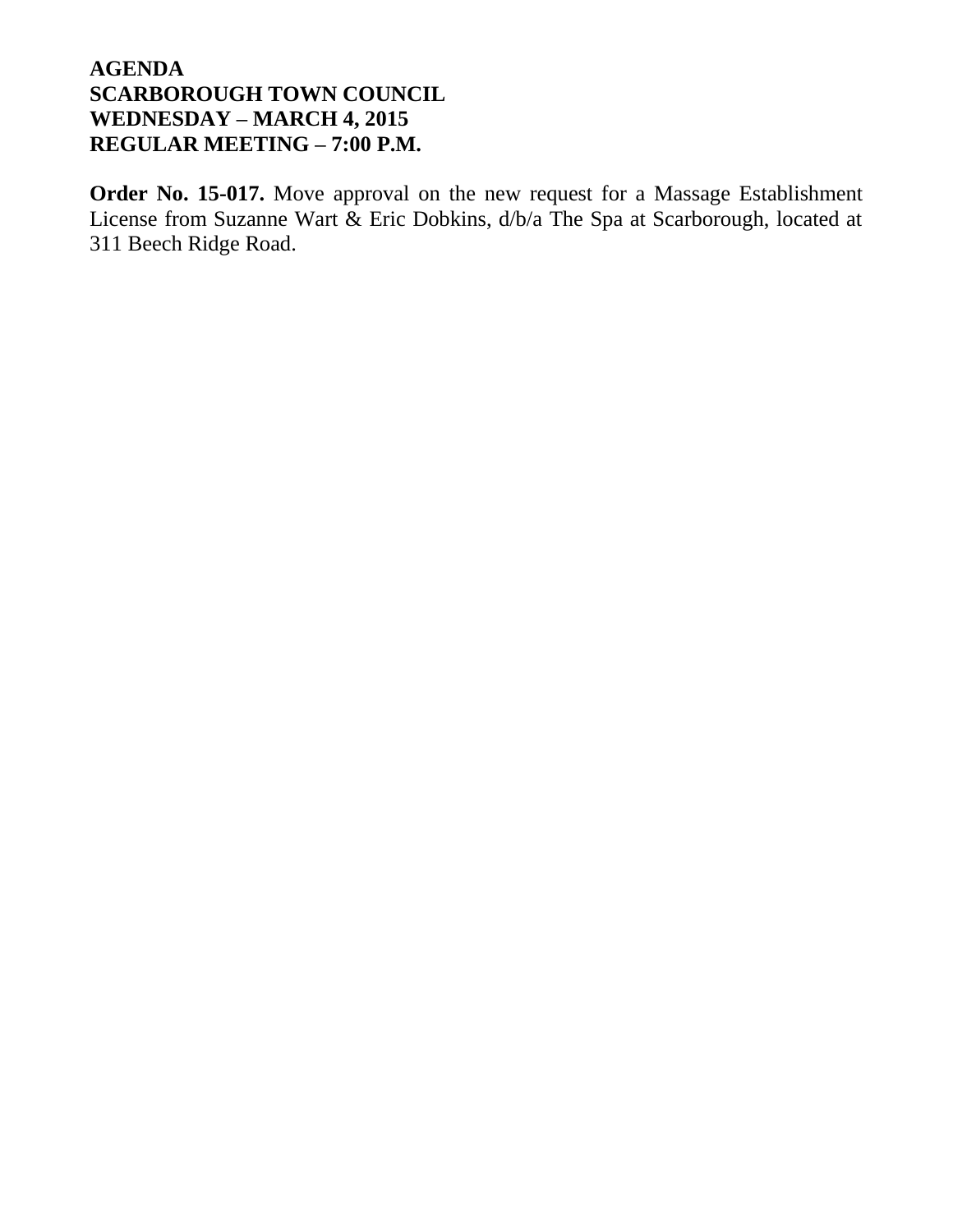Town of Scarborough, Maine

*T o w n C l e r k ' s O f f i c e 2 5 9 U S R O U T E O N E P O B OX 3 6 0 S C A R B O R O U G H , M A I N E • 0 4 0 7 0 - 0 3 6 0*

**TO:** Town Council Members

**FROM:** Yolande P. Justice, Town Clerk

**DATE:** February 26, 2015

**RE:** New Request for a Massage Establishment License

a Card

The following applicant is requesting approval on a Massage Establishment License:

7777777

 Suzanne Wart & Eric Dobkins, d/b/a The Spa at Scarborough, located at 311 Beech Ridge Road.

Applicant is in compliance with the requirements of the Town Clerk's Office and there are no outstanding issues. The completed application is on file with Clerk's Office.

**INCORPORATED** 

It is recommended that this license be granted.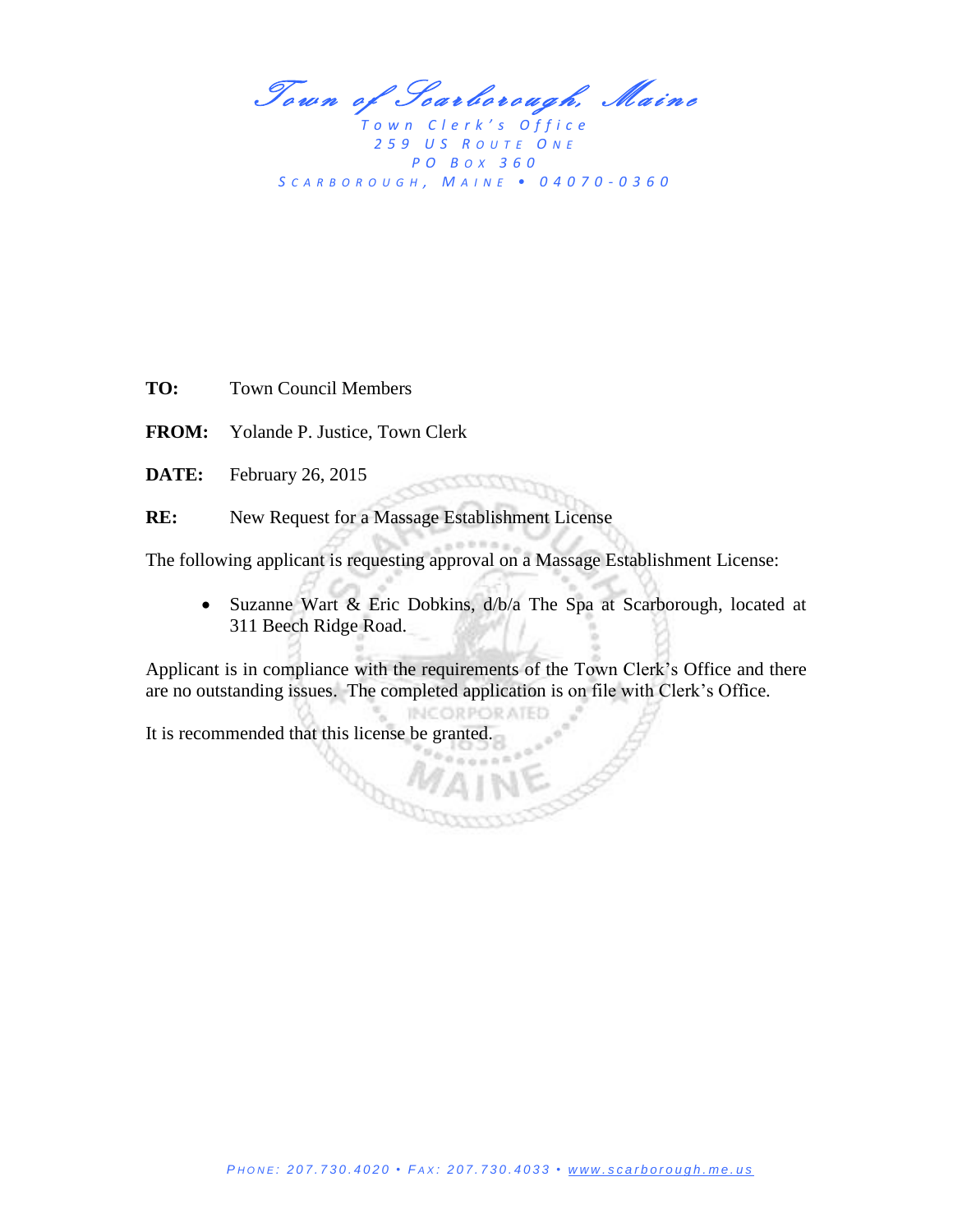**Order No. 15-018.** Move approval on the annual "Seasonal Road Posting" for weight restrictions, if necessary, from March 5th to May 15th.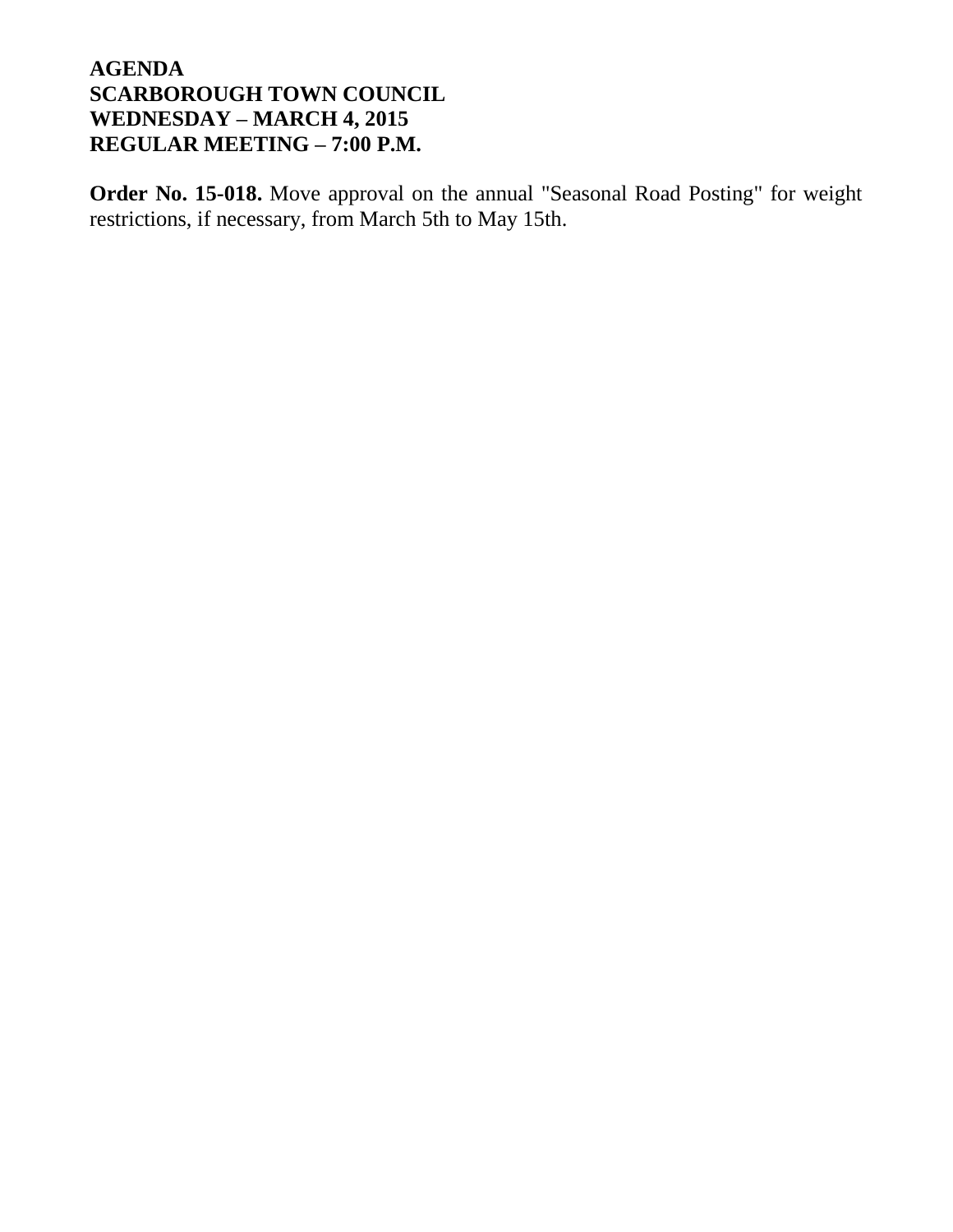

# M E M O

TO: Tom Hall, Town Manager TO: Tom Hall, Town Manager<br>FROM: Mike Shaw, Director of Public Works *Aliah All* DATE: February 24, 2015

### RE: 2015 ROAD POSTING

To prevent heavy vehicle damage to the town's road network it is in Scarborough's best interest to post roads each year during the annual spring thaw,

Therefore, I am requesting permission to post the roads on the attached list as well as additional roads, as necessary due to weather conditions.

The posting period will be from March  $5 -$  May 15, 2015.